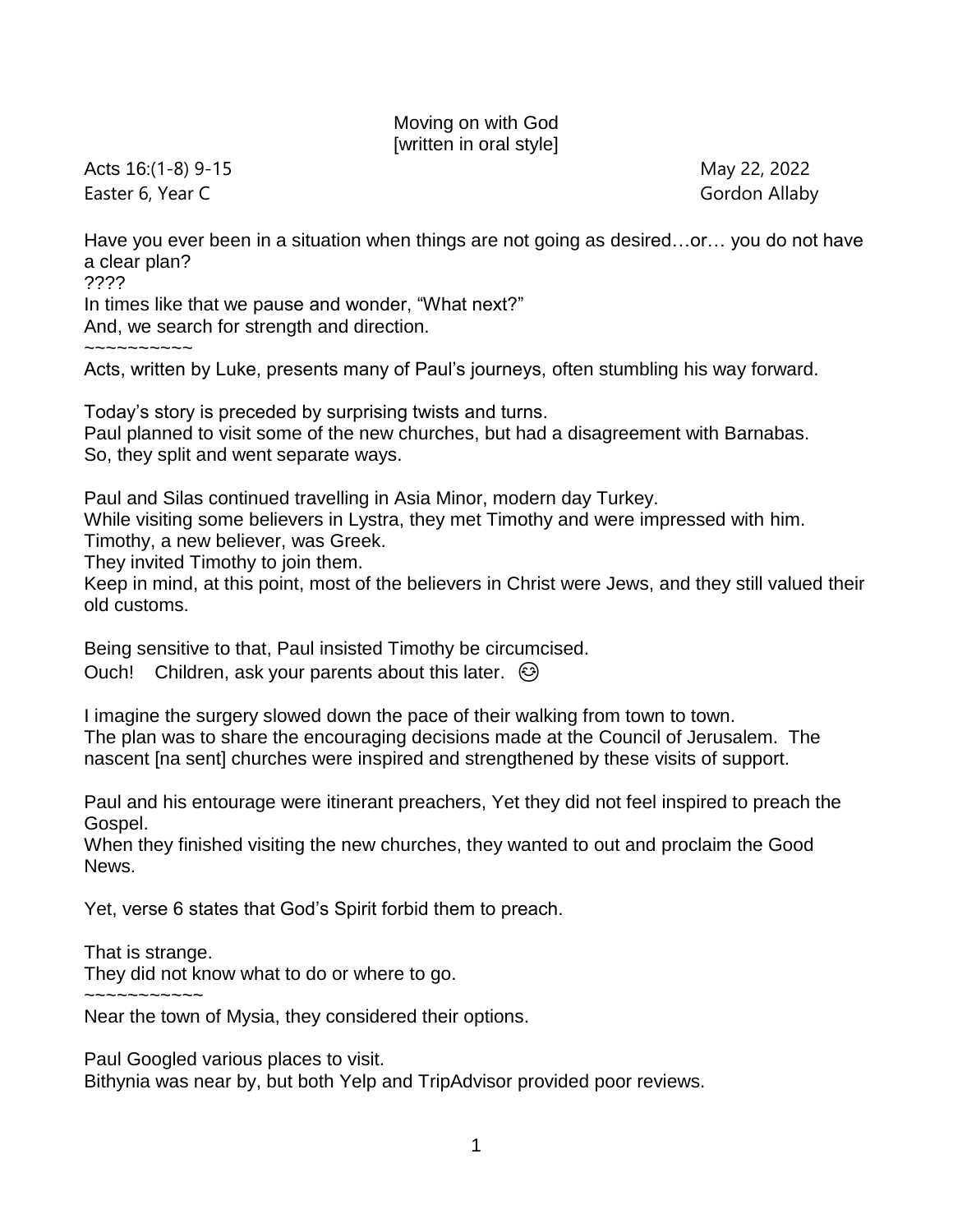They chalked that up to the influence of God's Spirit telling them to not go there. Yet, they did not know where or how to go.

~~~~~~~~~~~~~~~~~~

Troas, also known as Troy, a city on west coast by the Aegean Sea, had a recommended AirBnB. So, they went there for the night.

They were perplexed and somewhat anxious about "what next."

~~~~~~~~~~

This is where things got interesting.

During the night, Paul had a vision. It was not a dream; it was a vision.

A man from Macedonia stood in front of Paul strongly persuading they to go to Macedonia.

*I think a message that is strongly felt, a deep in the soul sensation is a "Vision."*

This vision is remarkable in two ways.

One, Macedonia is in Europe; it is north of Greece. Europe! That's a radical leap to go to Europe to proclaim the Gospel.

The second surprise is that Macedonian man had to be Luke himself. The narrative, from that point on, switches to nominative plural. It was "they" did/went and suddenly becomes "We".

Luke jumped into the story in a very significant manner.

~~~~~~~~~~~~~ Luke was actually from Antioch, yet he lived many years in Philippi, the leading city in Macedonia.

And, Luke loved Macedonia.

Apparently, Luke was so persuasive that they discerned that he was inspired by God, that God was calling them to Europe.

So immediately, they had a plan and a purpose. No longer frustrated and perplexed, they got on the next ferry and sailed to Europe. There is a message in this.

Paul, Timothy, and Silas seemed like they were at the end of the road with no where to go. They did not know what to do.

Then suddenly, a new radical option is received and embraced. They could sense it was God's doing. From a dead-end, a new path / a new way opened up.

Moreover, that new way required crossing boundaries. They were leaving behind the old safe domain. They were empowered to cross boundaries.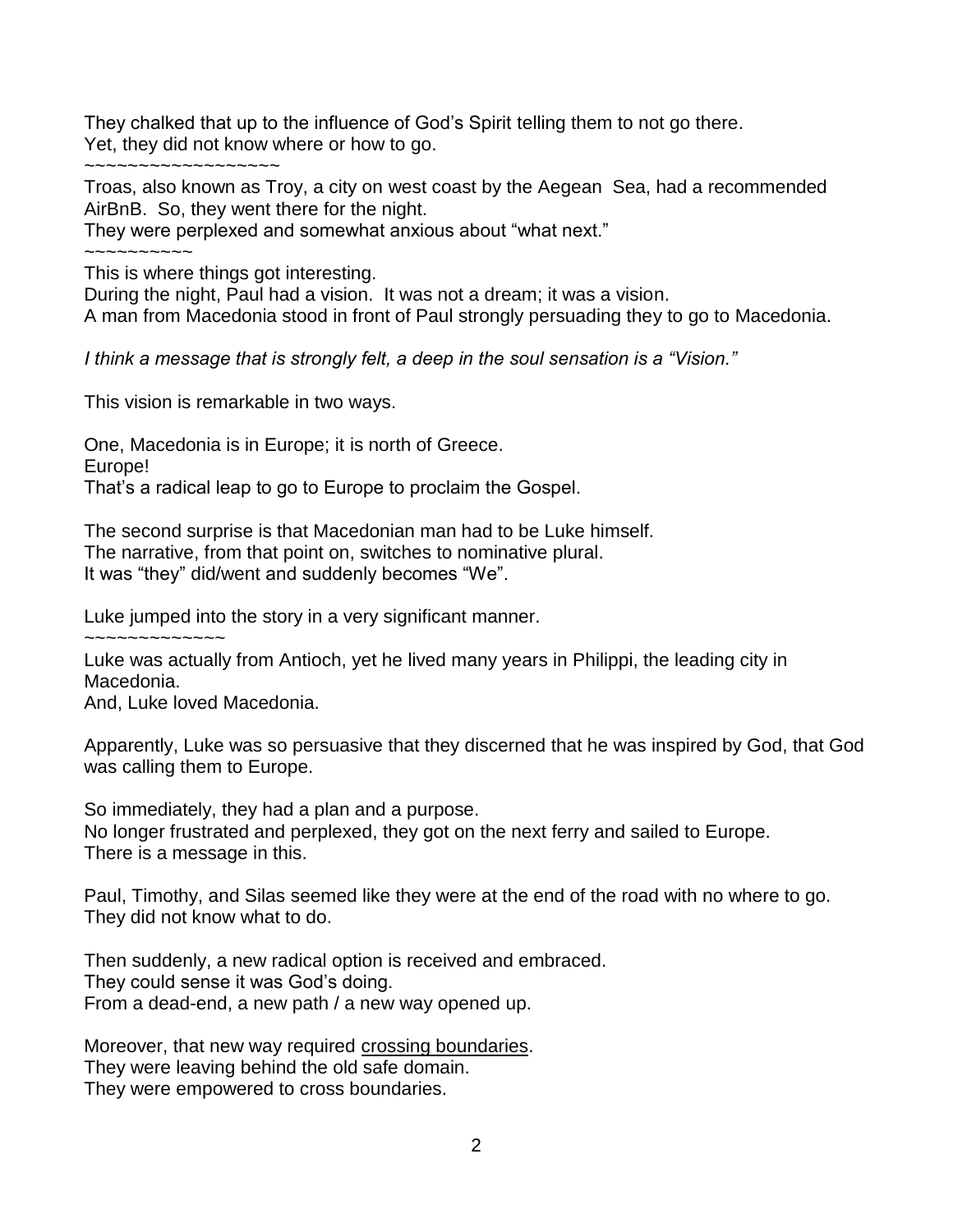~~~~~~~~~~~~~~~~

What can we learn from this? ~~~~~~~~~~~~~~~~~~~~~~~???

The four hopped from town to town until they arrived in the big city of Philippi.

They were "winging it". No plan. Just trusting in God for the "what next."

~~~~~~~~~~ Insightfully, they went to a "Place of prayer" on the sabbath.

Hellenistic Jews were small groups and did not have a physical synagogue. The "place of prayer" was their outside synagogue.

Paul going there is insightful because they could relate well with the Jews. They had common stories. ~~~~~~~~ I saw this approach applied when I was pastoring in Ohio.

At a ministers' breakfast, I met a Southern Baptist church planter. He came to the area by himself, with no connections or seed families. I asked him how he started the church.

He said that he would hang out at the grocery store. He would watch what people were buying and listen for Southern accents.

He knew that if they were from the South, then they would know about Southern Baptists and he would ask them to help start a church.

Clever.

~~~~~~~~~~~~~~~~~~

At the Jewish gathering, Paul and the others preached the Gospel to the women.

Jewish converts were mostly women. No need to wonder why. Remember what Timothy went through.

Children, be sure to ask your parents later.  $\odot$ 

~~~~~~~~~~~

A certain woman named Lydia was intrigued by what she heard them proclaim.

She was a trader in purple cloth. This was a way of saying she was very affluent.

Purple dye was extremely expensive. It was derived from the Murex Sea Snails. Thousand of snails were needed and the processing was tedious and costly.

 $\sim$ ~~~~~~~~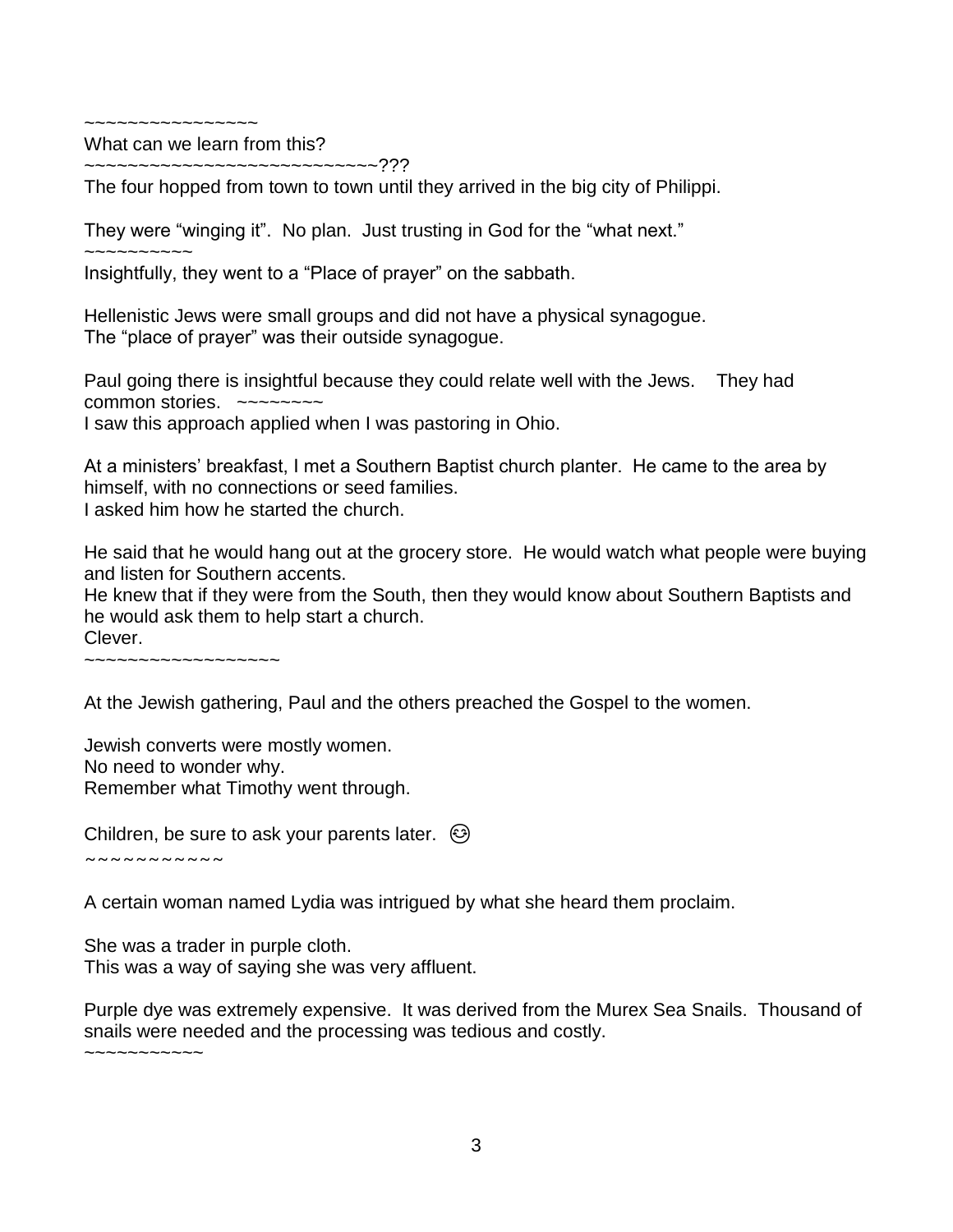The text states that God opened her spiritual heart--her mind and soul to hear what Paul was saying.

## **I think there is a lessen in this, maybe more than one.** ??

~~~~~~~~~~~~~~~

Lydia accepted the Gospel message. She accepted Christ as her saviour / as the model for living God's way.

Lydia,….a woman,…was the First European believer in Christ.

This is radical. This is Crossing boundaries!

 $\sim\sim\sim\sim\sim\sim\sim$ 

She was just the beginning.

Her family believed also and her whole household was baptized. There were countless more after that.

~~~~~~~~~~~~~~~~~~~~~~~~~

The Gospel was proclaimed / the way of Christ was presented to those who were unfamiliar with it.

Then, God enables / prompts reception, and one believes.

**Did I mention the Gospel is proclaimed to those outside of the church? Maybe there is a lesson in this?**

~~~~~~~~~~~~~~~~~~~~~~~

We know the stories of Jesus. We know his life and message and that it is the way of God for us.

Yet, how / why is it so powerful and appealing? ~~~~~~~~~~~????

I will paraphrase Jordan Harrell. She is a book writer and blogger.

She states: Genocide is biblical Loving enemies is biblical But only one is Christ like.

Slavery is Biblical Chain-breaking is Biblical. But only one is Christ like.

Patriarchy is Biblical Counter-cultural elevation of women is Biblical But only one is Christ like.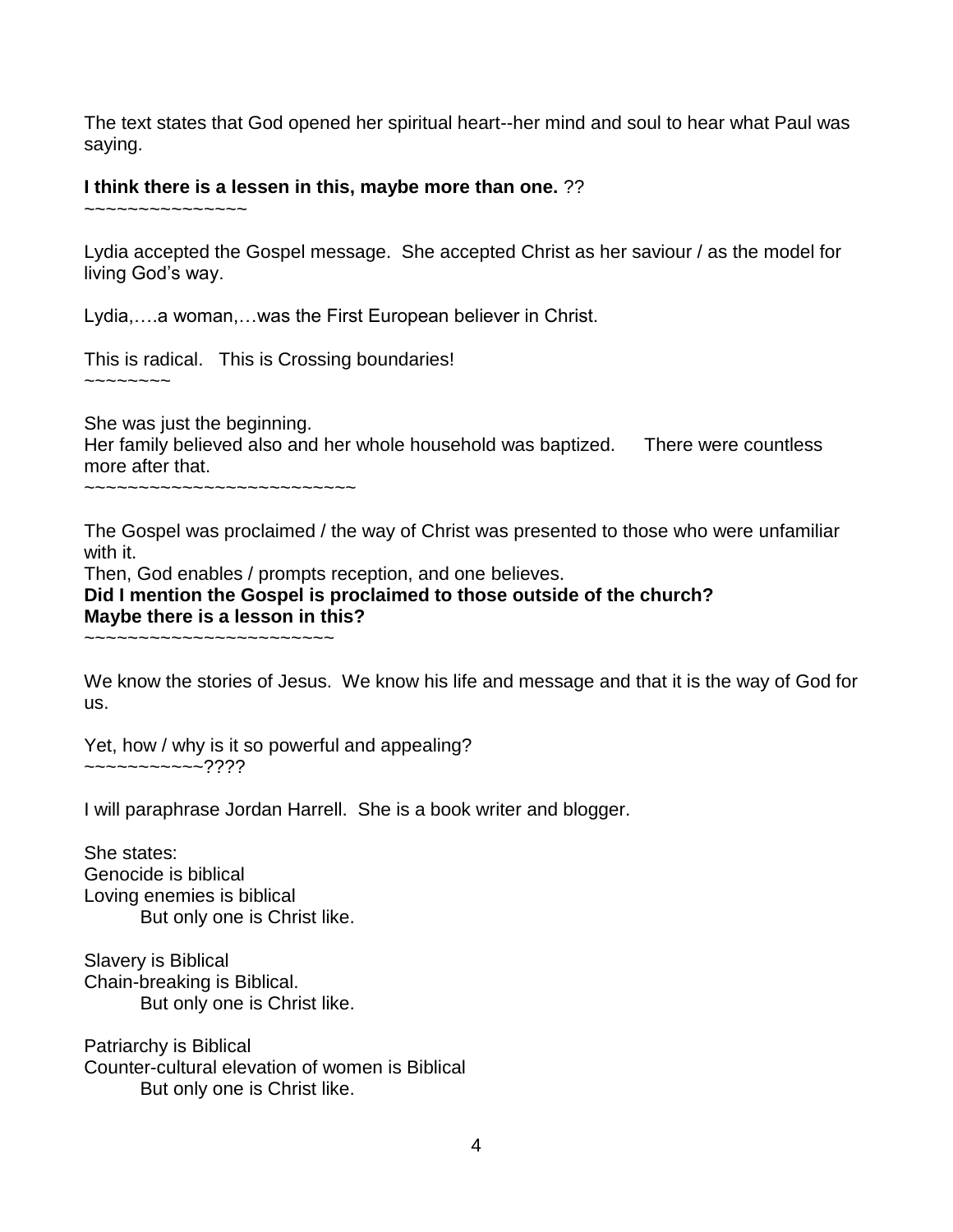Violence is biblical Grace filled restoration is biblical. But only one is Christ like.

Christ transforms. The way of Christ liberates. The way of Christ is inclusive.

God opens our spiritual eyes to understand God's will / God's better way for us.

Moreover, God's way is a faith journey / trusting God, each day, to lead the way.

~~~~~~~~~~~~~~~~~~~~~~

Lydia quickly embraced hospitality, as Luke puts it, "Prevailed upon us" to stay at her home while in Philippi.

*I am sure she had a lovely home.*

 $\sim$   $\sim$   $\sim$   $\sim$   $\sim$   $\sim$   $\sim$   $\sim$ 

In faith, Paul and the others followed God. They tuned into God's Spirit, and God provided for them.

When all seemed dismal, as if they reached a dead-end, a new way opened up.

Boundaries were crossed. New things happened. And, they had a nice, safe place to live.

Trusting God one day at a time invites possibilities and surprise.

~~~~~~~~~~

I chose "How Firm a Foundation" as the response hymn because today's story reminded me of a story from my past.

It is a year after I graduated.

My seminary had just fallen to the mean-spirited conquest from the fundamentalist, extreme right wing.

I talked about this take-over last fall.

The tender-hearted President, Roy Honeycutt, was summarily fired and most of the professors were about to be dismissed.

The faithful gathered on the front steps of the chapel.

The chapel building was huge, likely could seat 2-3 thousand.

It was typical, southern colonial architecture—red brick, a grand white steeple, and tall marble pillars.